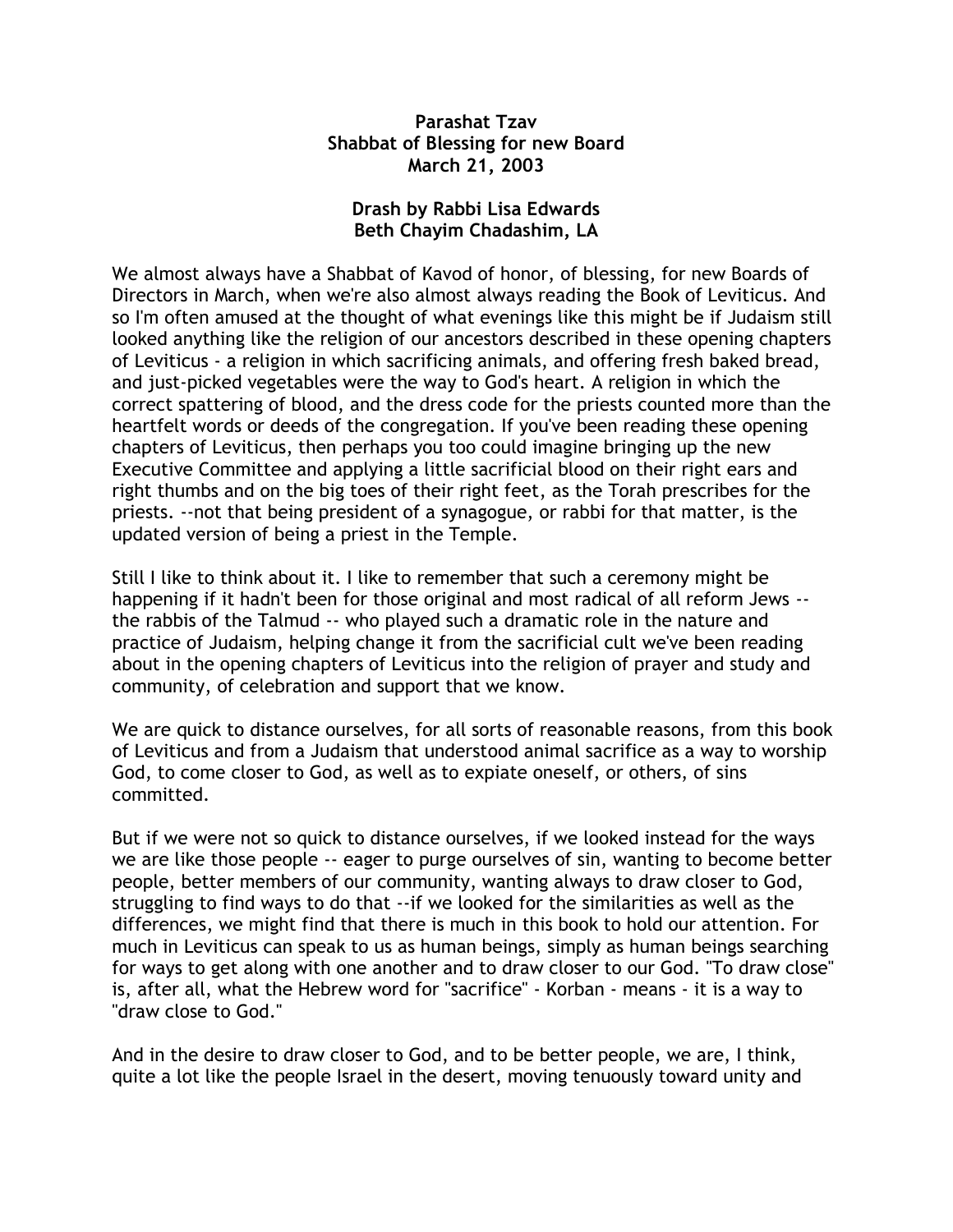community and God. That's what we've been doing at BCC for over 30 years now. That's what all of you on this new Board of Directors will help us continue to do.

There is a story told of Rabbi Assi on his deathbed. As he lay dying, his nephew saw that he was weeping, and asked: "Why do you weep? Could there be any part of our tradition which you have not studied or taught? Your disciples are sitting here before you. And could there be any act of lovingkindness - of chesed - which you have not done? I hardly think so. And over and above all your qualities, you have never intruded into community affairs; you have never tried to become appointed to an office administering to the needs of the community." Rabbi Assi replied: "That is why I weep. Perhaps I shall be condemned, because I was able to be a leader and was not a leader."

Last Monday night, on Purim, we read with considerable commotion the story of Esther and her cousin Mordecai, and how they came to save the Jews of Persia, against whom a decree had gone out. In the midst of the silliness of Purim we read with commotion, but not emotion. Yet the Book of Esther is a very moving story, and in the noise of Purim it's easy to miss the key passage of the story: when Mordecai sends a message to his cousin, Queen Esther, to tell her she is perfectly positioned to help save the Jews, she replies that she is afraid to do so for she well knows that if her attempt displeases the king, it might bring about her own death. Mordecai sends back an empowering reply: It is the turning point moment for Esther, and for the Jews: "If you keep silent at this time," he tells her, "relief and deliverance for the Jews will arise from some other places but who knows whether you have NOT come into royal estate for just such a time as this?" [Esther 4:14] In other words, Mordecai says to Esther - you don't have to do this, someone else will come along, but perhaps this is what you were meant to do.

I bring up this part of the story again even though Purim is past because what Mordecai and Esther discover is what Rabbi Assi did not - they discover what it means to take on the responsibility of a community. It's a message that people who agree to serve on a synagogue board of directors understand. They know that if they decline, someone else will come along; they know that if they don't take on the challenge, someone else will. And they also know that they could be a leader, and so they agree to be a leader.

It's a message - I think -- that all of us, citizens of the world, need to hear in these uncertain times - even though it may be that deliverance will come from some other source than us - who knows but that we have been put in this place, who knows but that we have become the people we are, for just such a time as this.

Something I learn from the Book of Leviticus is that it used to be easier to hear, to know, what God wanted from us. Something I learn from the Book of Esther is that, despite our own uncertainty, our own fear, we ought not decline a call, an invitation, a request . . . we ought not decline an opportunity to do tikkun olam - to make the world a better place.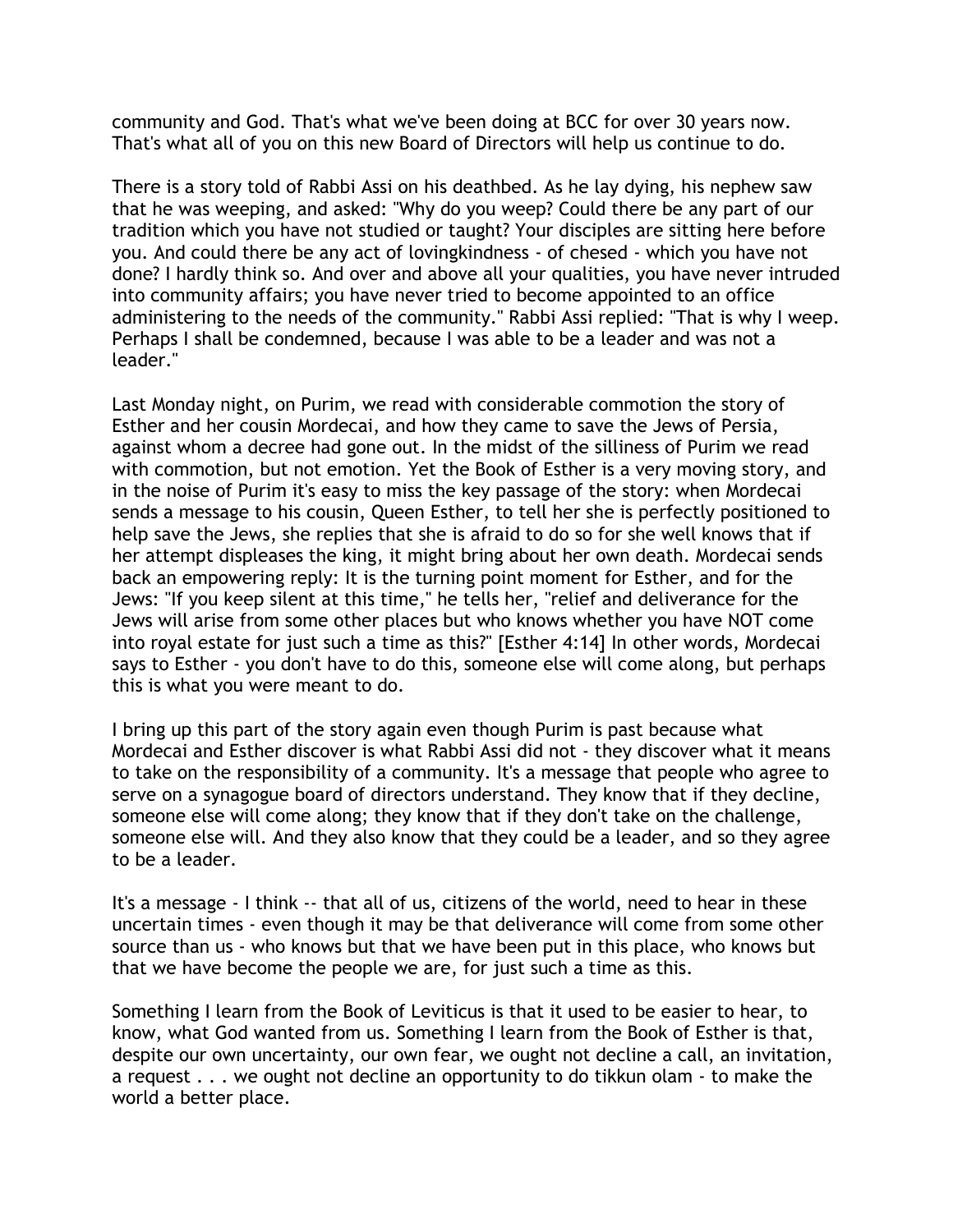It's not an easy decision to make: how to stand up in the world, to make your voice heard, to know what to say or do or think in times like ours.

And it's not an easy decision to make to be a leader, to become a member of the Board or an officer, nor are these easy positions to hold -- not at BCC, not at any synagogue, not in any government, as we've learned all too well over the last few weeks. The folks who step down from our board this month, and those who step up tonight have recognized their responsibility: they understand that because they were able to be leaders, they should endeavor to become leaders. Those of you who are leaving the board --: go with our deep thanks for your devotion and your good service, go knowing that you have made a difference go knowing there is no way we're letting you off the hook altogether!

And those of you who are coming onto the board -- and who now serve on the board: the burden of the community rests partly on your shoulders - but, happily, NOT totally on the shoulders of any one of you. You will need each other, and each one of us, and your own inner strength, and the blessings of God, to do the tasks required of you. And never forget that the work you do as a synagogue leader is sacred work -- blessed by God, and a blessing to all of us.

The priests whose ordination we read of this week in Leviticus gave way to the priests who took care of the Temple in Jerusalem. And while they eventually gave way to a Judaism looking more like ours, I still find appealing this idea of protectors of the Temple, of the place of worship, of the center of community, of the home of God. Our synagogue is such a center too, for us, and so it seems appropriate that you who become the guardians of this congregation, who serve on its board, offer to one another a prayer supposed to be as ancient as that Temple.

The first verse I will give to the current and outgoing board members to say to the incoming board members is a blessing found in Talmud and described there as a blessing that the outgoing Watch at the Temple in Jerusalem would say to the incoming Watch. We traditionally use it here before for the changing of the guard on our Board of Directors.

I invite current and outgoing board members to come to this side of the bima. And the new board members to come to this side. [Let them do that] Now I ask, Neil - and would ask Allison except she couldn't be here tonight - to step to the new side of the board as they step up to take on the vice president positions.

This side, will you read to the incoming group:

[For outgoing or current board members to say to incoming members]:

Mi she-sha-khan et sh'mo ba-bayit ha-zeh, hu yash-kin b'nai-khem a-ha-va v'ah-kha-vah shalom v'rei-ut.